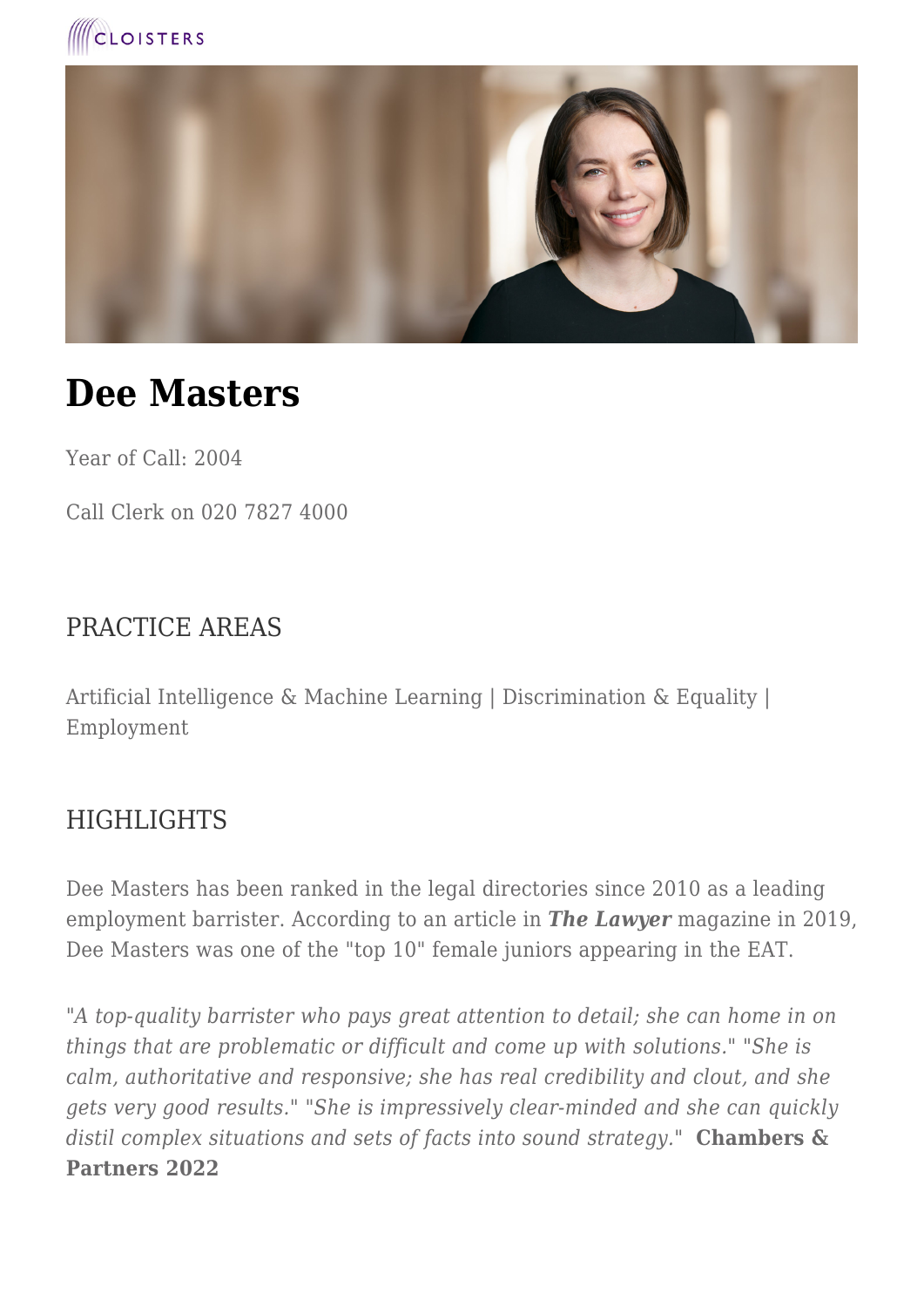*"Excellent technically, as well as having great commercial acumen and fantastic client relationship skills. Strategic in her overview of cases and advice, and very insightful. Dee has brilliant knowledge of discrimination law and how it works in practice."* **Legal 500 2022**

"Dee Masters is hailed a 'very well-respected practitioner' who excels in representing high-profile employees and employers regarding equal pay issues." **Who's Who Legal 2022**

#### **OVERVIEW**

Dee Masters is an employment, discrimination, artificial intelligence and whistleblowing specialist.

As a recognised expert in her field, her practice primarily consists of multi-week trials involving multiple and complex allegations. She is instructed by employers, employees and unions in high value or important claims. Due to her expertise, she regularly advises NGOs and government agencies on the development of discrimination law and she has delivered judicial training on discrimination law at ERA in Trier funded by the European Commission. She is also Head of Employment within Cloisters.

Over the past 17 years, she has represented and advised clients in the following sectors:

- Financial services (including banking and regulatory clients)
- Legal services
- Technology
- Education (including universities)
- Transport
- Logistics
- NHS
- Private healthcare
- Housing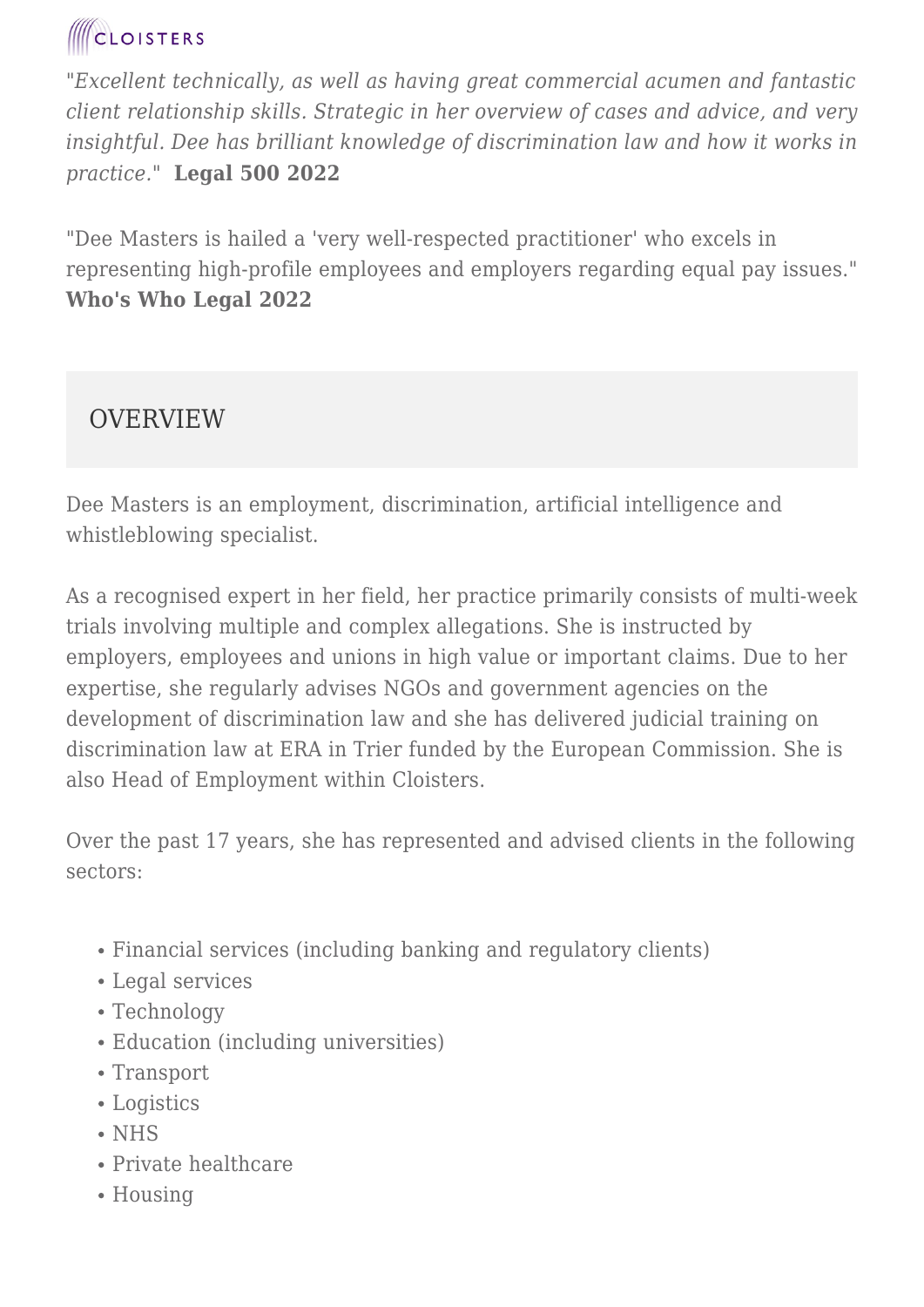

- Policing
- Local government
- Retail

She has particular expertise in equal pay having represented both employers and employees in complex equal pay claims since 2006. At the beginning of her practice, she acted as a junior in the public sector equal pay litigation which started in the North of England representing large multiples of female claimants in low paid roles in the NHS. This led to appearing, at appellate level, in some of the defining equal pay cases which arose from the public sector pay disputes such as Bainbridge (no 2). More recently, she has represented banks and private companies in valuable equal pay litigation including the recent wave of claims in the retail sector. She also regularly represents well-paid women in banking, and other sectors, who are suing their employers for underpayment in relation to contractual and bonus pay.

Dee is a leading practitioner in the technology space in relation to the interplay between artificial intelligence, equality law, human rights and data protection. She advises companies on auditing AI systems to ensure compliance with equality law as well as policy makers, NGOs and unions. Along with Robin Allen QC, she hosts www.ai-lawhub.com which contains information on how service providers can ensure that technology complies with the Equality Act 2010 as well as recent examples of her advisory work in this area. She was the CogX 2021 finalist for the Global Leadership Award.

Dee has particular expertise in age discrimination law. She appeared in the Supreme Court in Seldon, led by Robin Allen QC, which was a ground breaking age discrimination case. Subsequently, she has advised the Equality Commission of Northern Ireland (ECNI) and the Northern Ireland Commissioner for Children and Young People (NICCY) on its response to proposed legislation extending the existing prohibition on age discrimination. In August 2015, she was the keynote speaker at a conference attended by politicians and policy makers in Belfast concerning age discrimination. Dee has also been advising AGE PLATFORM, an NGO, on a proposed European Directive which will extend the prohibition on age discrimination. She is also advising them on the content of a proposed new UN Convention on age discrimination. She drafted the Technical Guidance accompanying the ban on age discrimination in goods,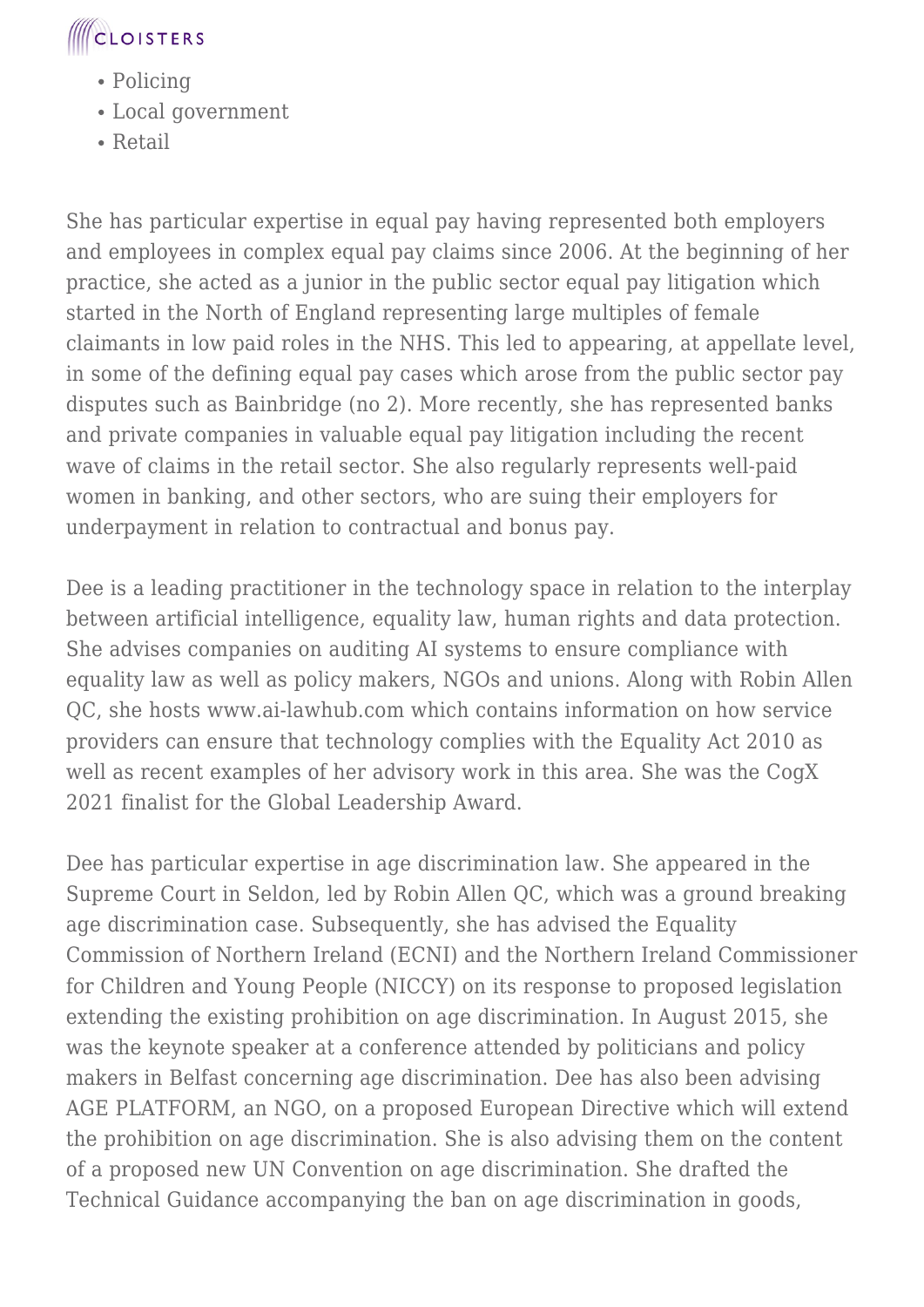facilities and services on behalf of the Equality and Human Rights Commission in GB alongside colleagues in chambers. In 2018, she gave evidence as an expert witness to the Women and Equalities Committee on older people in the workplace.

Dee has particular interest in the education sector having advised on discrimination issues in the employment field as well as claims in the County Court. In 2014, she advised the Equality and Human Rights Commission on the extent to which gender segregation was permitted within university campuses. She has also advised on the use of retirement ages in an education setting. Previously, Dee was a governor for a school in Twickenham.

Dee has conducted independent investigations into sensitive employment matters.

#### REFERENCES

**Who's Who Lgeal 2022** "Dee Masters is hailed a 'very well-respected practitioner' who excels in representing high-profile employees and employers regarding equal pay issues."

**Chambers & Partners 2022:** "A top-quality barrister who pays great attention to detail; she can home in on things that are problematic or difficult and come up with solutions." "She is calm, authoritative and responsive; she has real credibility and clout, and she gets very good results." "She is impressively clearminded and she can quickly distil complex situations and sets of facts into sound strategy."

**Legal 500 2022:** "Excellent technically, as well as having great commercial acumen and fantastic client relationship skills. Strategic in her overview of cases and advice, and very insightful. Dee has brilliant knowledge of discrimination law and how it works in practice."

**Chambers & Partners 2021:** "A very strong advocate, who is determined and hard-working." "She's utterly brilliant - incredibly smart, has a wonderful manner with clients, cuts through complicated facts quickly with precision and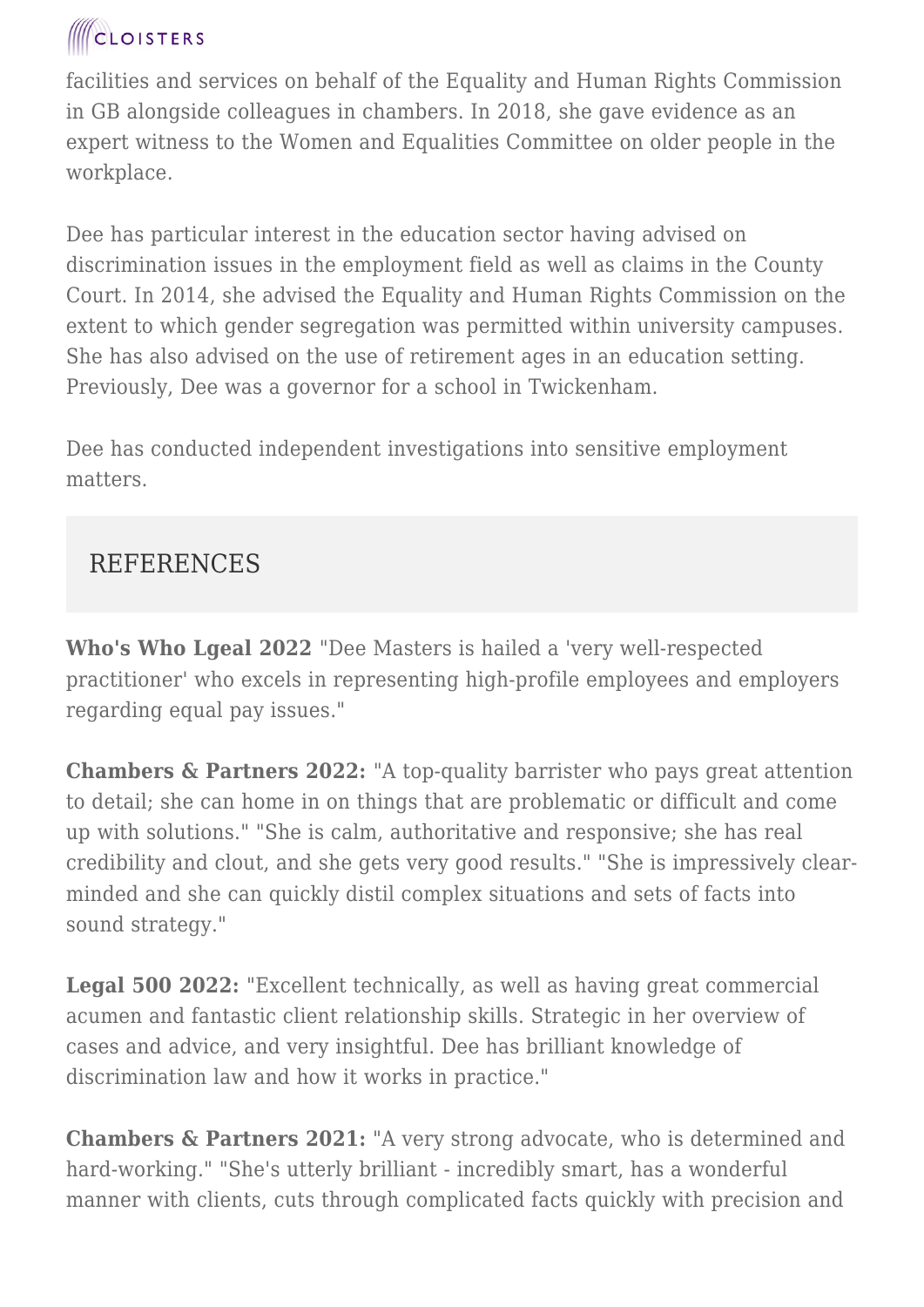is extremely effective on her feet."

**Legal 500 2021:** "Strategic, insightful and excellent technically, with great commercial acumen and excellent inter-personal skills with witnesses, opposing counsel, judges and panels. A great asset to have on your team!"

**Chambers & Partners 2020:** "Incredibly intelligent, client-friendly and pragmatic." "A very responsive barrister who gives great client care."

**Legal 500 2020:** "A committed barrister who understands the nuances of discrimination law in a detailed way."

**Chambers & Partners 2019:** "Heads the employment group and has extensive knowledge regarding equal pay and discrimination issues, with a particular focus on age discrimination. She represents both employers and employees. "She provides strategic advice and is very insightful". "She posseses excellent advocacy skills and she instils total confidence with her clients. She is a pleasure to work with", "Organised, client-friendly and well rounded".

**Legal 500 2019:** "An all-round class act and technically excellent in discrimination and equal pay cases."

**Chambers & Partners 2018:** "A really good advocate", "Very thorough, well prepared and on top of the detail."

Legal 500 2017: "An impressive advocate."

**Chambers & Partners 2017:** "...extensive knowledge of discrimination issues, with particular focus upon age discrimination issues. Clients praise her impressive client-handling skills, especially her ability to outline risks and explain concepts to lay clients. Strengths: "She is practical, diligent and thorough, with a good eye for the key issues at hand." "She is bright, responsive and commercially astute."

**Legal 500 2016:** "She can hold her own against some of the employment silk heavyweights and can create novel arguments."

**Chambers & Partners 2016** "... she has established a reputation as an adviser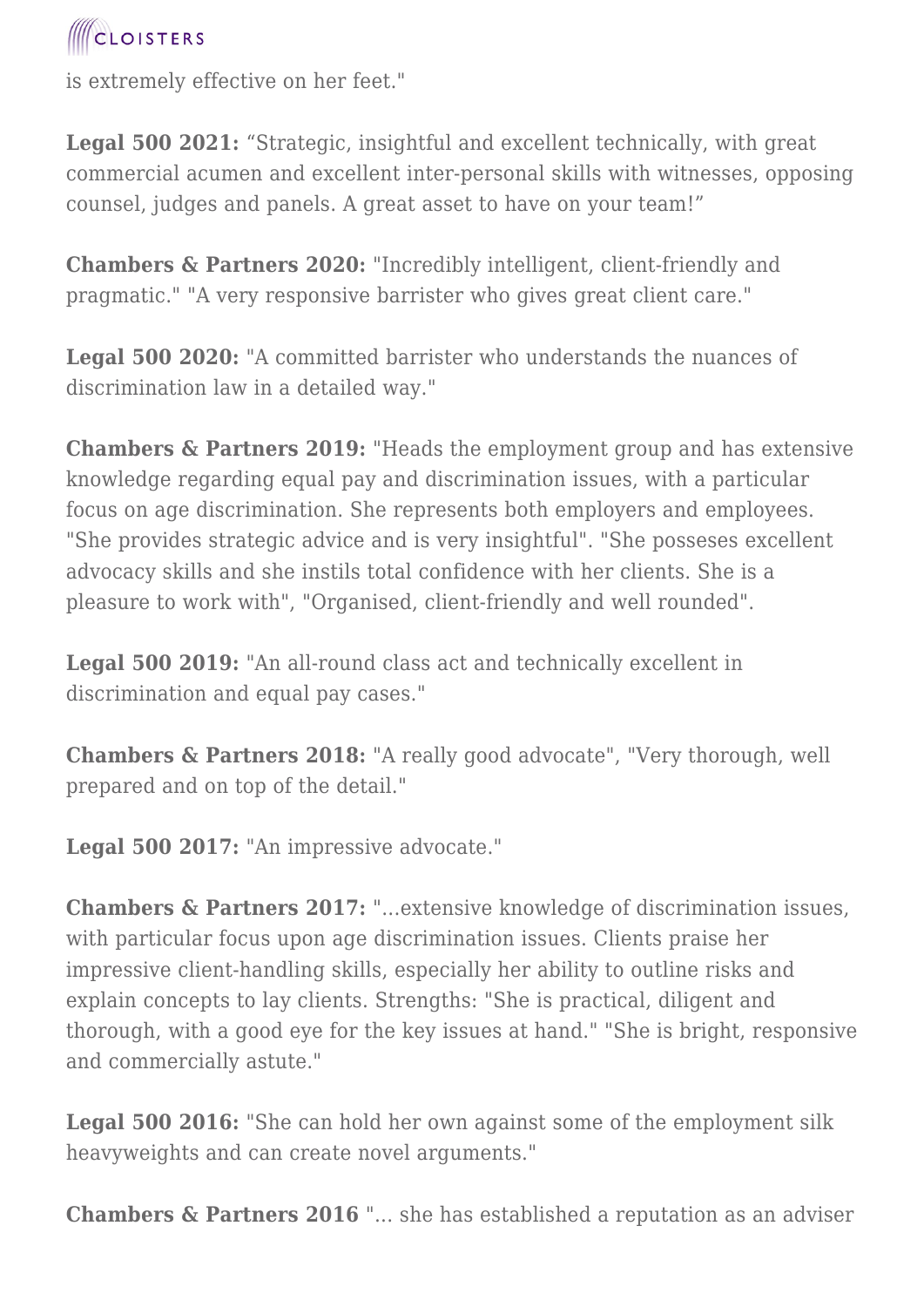with a formidable knowledge of discrimination law."

**Legal 500 2015:** "She has a rare combination of deep insight, commercial nous and clever tactical ability."

**Chambers & Partners 2015:** "Acknowledged for her impressive client service, she is praised for stringently fighting her client's corner. She is very experienced in acting on complex and high-profile cases, and regularly advises on a diverse range of subjects including TUPE and all forms of discrimination". "Very on the ball, she thinks outside the box." "She's thorough and grasps the papers quickly. She's also user-friendly and clients like her."

**Legal 500 2014:** "Excellent cross-examination skills."

**Chambers & Partners 2014:** "She's a supremely able advocate, who really charms the tribunal." "She is an expert in age equality law."

**Chambers & Partners 2013:** "... continues to impress sources with her 'thorough preparation, excellent performances in tribunal and the confidence she instils in instructing solicitors."

**Chambers & Partners 2012:** "… well respected … 'impressive beyond her years.' She exudes confidence and is able to tackle very tricky arguments and get brilliant results."

**Chambers & Partners 2011:** "confident but never arrogant, Dee Masters has had a great year, topped off by being chosen as the junior on Wilson and Bainbridge."

#### APPOINTMENTS AND MEMBERSHIPS

ELA, ELBA

Member of the Management Committee of ELA (2016 - 2018)

Head of Employment within Cloisters (2016 - )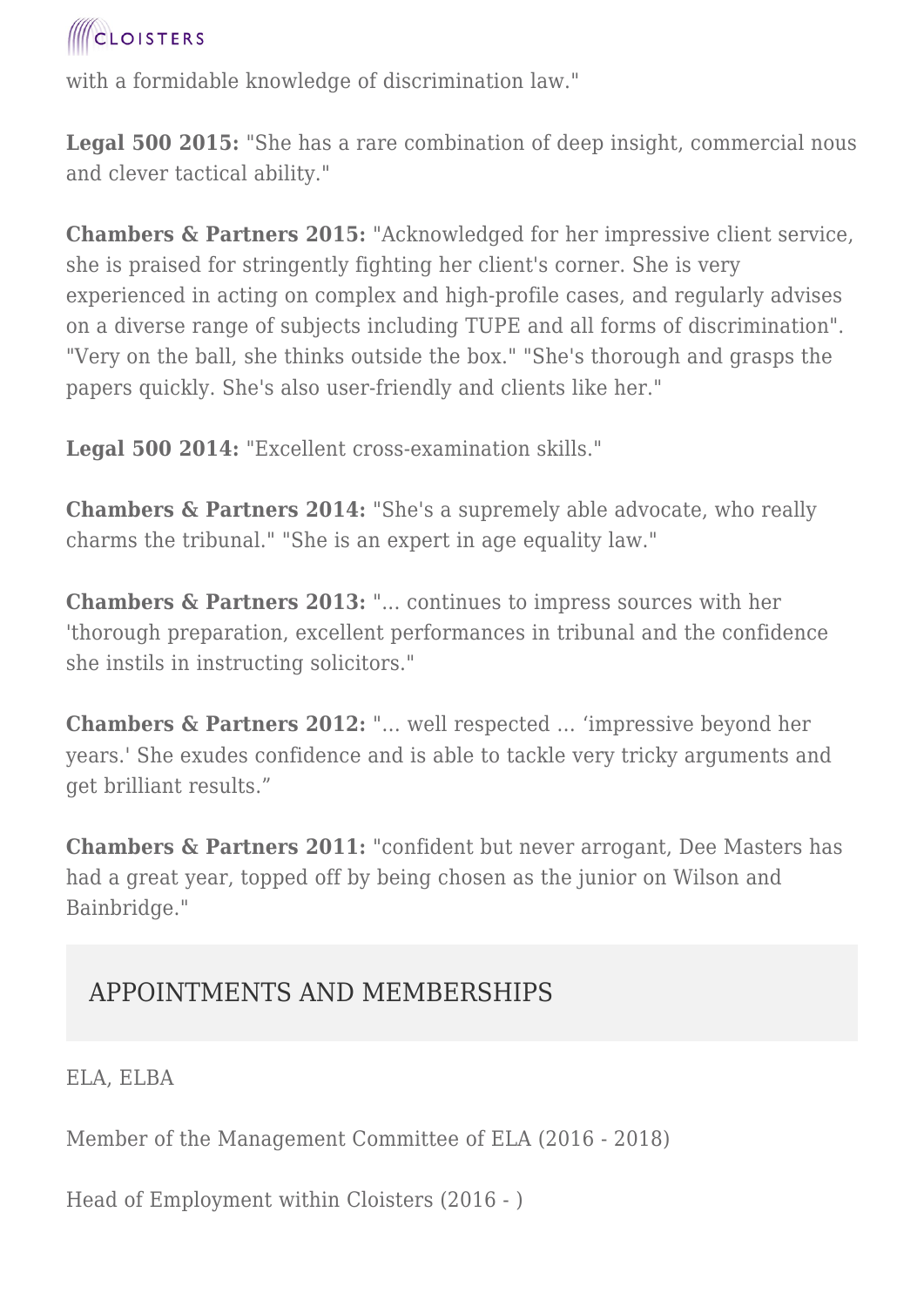

Member of the Bar Council's Equality Diversity & Social Mobility Committee (2018-2019)

Member of the Bar Council's Recruitment & Retention Committee (2018-to present)

#### PUBLICATIONS AND TRAINING

"Technology Managing People - the Legal Implications for the TUC" (2021, cowritten with Robin Allen QC)

"Regulating AI: The new role for equality bodies: Meeting the new challenges to equality and non-discrimination from increased digitalisation and the use of Artificial Intelligence" (2020, co-written with Robin Allen QC)

"How effective is whistleblowing protection for workers at the centre of the Covid-19 pandemic?" (UK Labour Law Blog, May 2020, co-written with Schona Jolly QC)

"Artificial intelligence: the right to protection from discrimination caused by algorithms, machine learning and automated decision-making", ERA Form, 20(4), 585-598 (April 2020, co-written with Robin Allen QC)

"In the matter of automated data processing in government decision making" (September 2019)

"Algorithms, Apps & Artificial Intelligence: Can data protection laws be used to challenge discriminatory tech?" (July 2018, co-written with Robin Allen QC)

"Algorithms, Apps & Artificial Intelligence: The Next Frontier in Discrimination Law" (July 2018, co-written with Robin Allen OC)

"Identifying direct discrimination in "proxy cases" after R (on the application of Coll) v Secretary of State for Justice" (Blog, May 2017)

"The Conseil d'État in France has recently overturned a ban on "burkinis": Is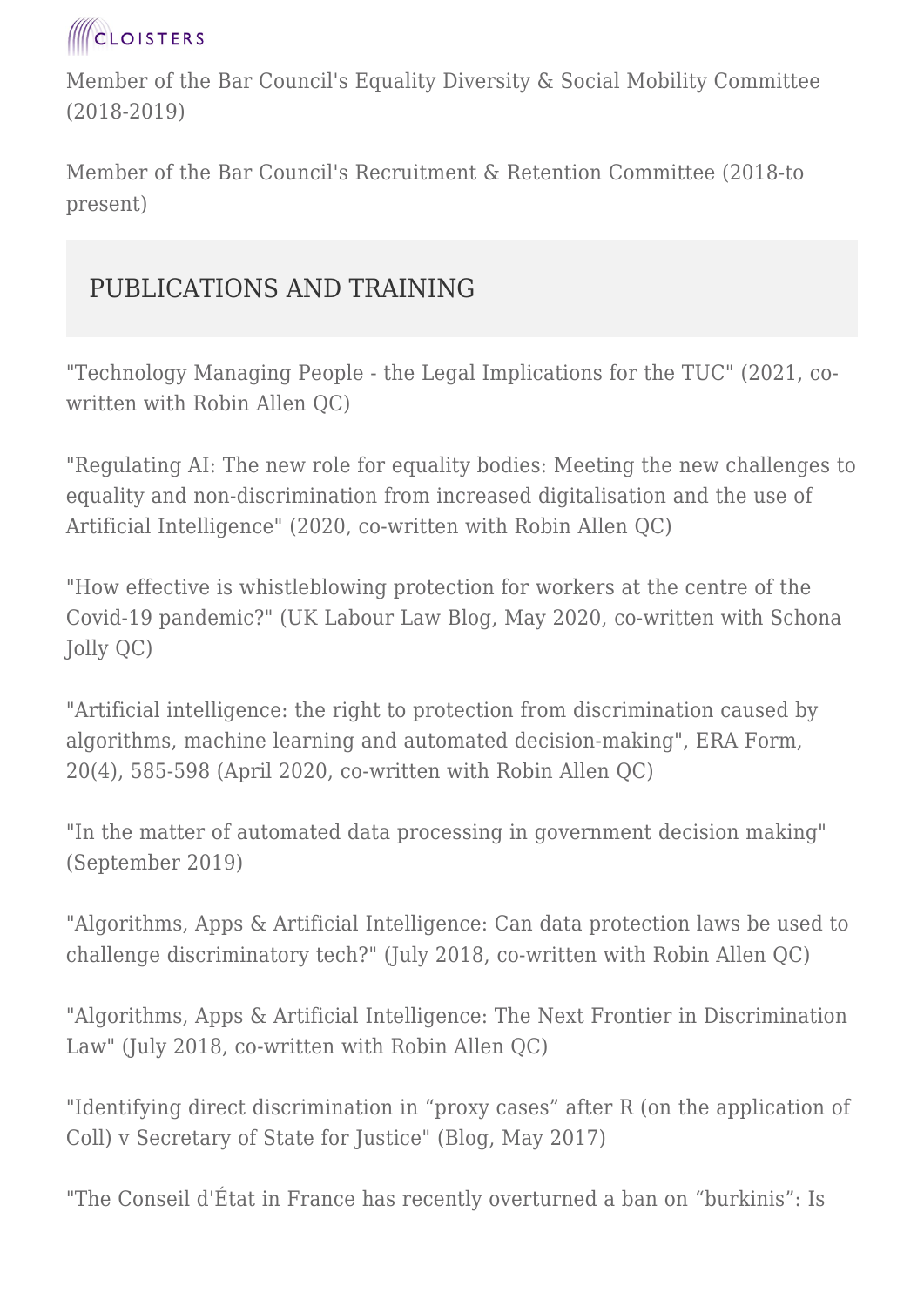

French secularism now under attack?" (Blog, August 2016)

"Identifying secondary victims: discrimination by association vs discrimination by ricochet" (ELA, July 2016)

"Equal pay: equal value claims and procedure" (PLC, maintained note)

"CJEU confirms that certain retirement schemes can discriminate on the grounds of age" (Blog, June 2016)

"Challenging stereotypical assumptions: age discrimination and student loans" (Blog, June 2016)

"Privacy at work: monitoring employee communications" (PLC magazine, March 2016)

"Age discrimination and the taxation of pension income" (Blog, February 2016)

"The European Accessibility Act: A proposed new duty to make reasonable adjustments in relation to services / products for disabled people and certain age groups" (Blog, January 2016)

"Age discrimination in goods, facilities and services" (Legal Island, 10th Equality Law Update, Belfast, December 2015).

"Goods, facilities and services: Age discrimination problems arise in unexpected places" (Blog, November 2015)

"Strengthening protection for all ages: proposals for reform of age discrimination in goods, facilities and services" (Belfast ECNI Conference, August 2015)

"Taming sweeping discrimination claims: could a staged approach work?" (ELA, July 2015)

"Indirect associative discrimination: a regressive step?" (Michael Rubenstein blog, April 2015)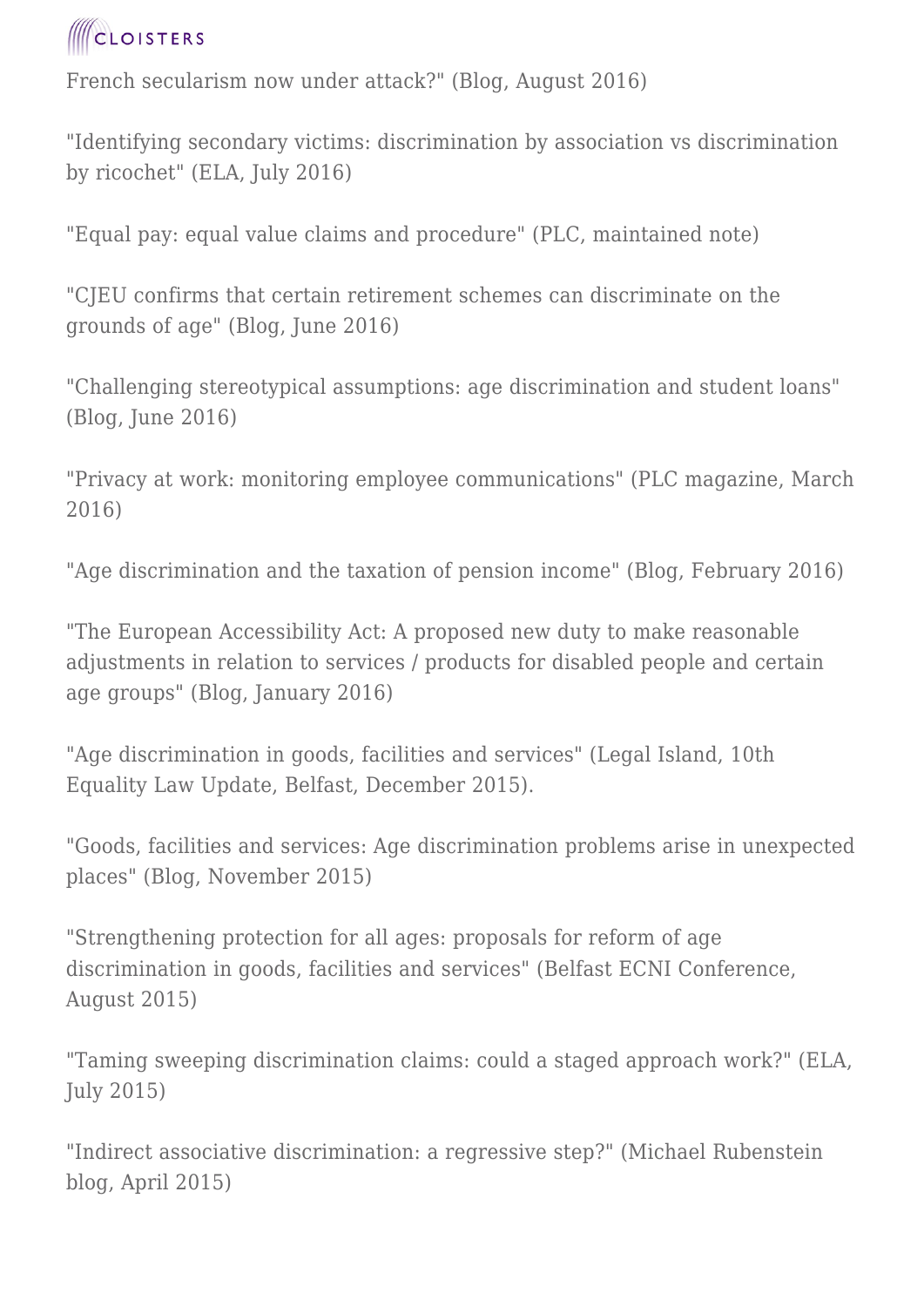"Moving towards equality: Justifying transitional schemes" (ELA, November 2014)

"Equality Act Update" (LexisNexis webinar, October 2014)

"Age discrimination, collegiality and leaver provisions" (Michael Rubenstein blog, September 2014)

"Leaver provisions in bonus schemes: avoiding age discrimination" (PLC Magazine, June 2014)

"Proving discrimination: The Shifting Burden of Proof" (Judicial training session at the ERA, Trier, May 2014)

"Protection for all ages: Protecting Children and Young People against Unlawful Discrimination in Goods, Facilities and Services" (Expert Paper for ECNI and NICCY, April 2013)

"Handling employee disputes: watch your step" (PLC Magazine, August 2013)

"Seldon and compulsory Retirement: the final chapter" (PLC Magazine, July 2013)

"Legal Advice Privilege: an update following Prudential?" (ELA Magazine, May 2013)

"Discrimination in Employment (a claims handbook)" (co-author, LAG, April 2013)

"Collective redundancy law shake up: reducing the burden on employers?" (PLC Magazine, Jan/Feb 2013)

"End to gender based discrimination in the financial sector" (Cloisters view point, 2012)

"Should retirement ages be linked to pension eligibility?" (ELA Magazine, September / October 2012)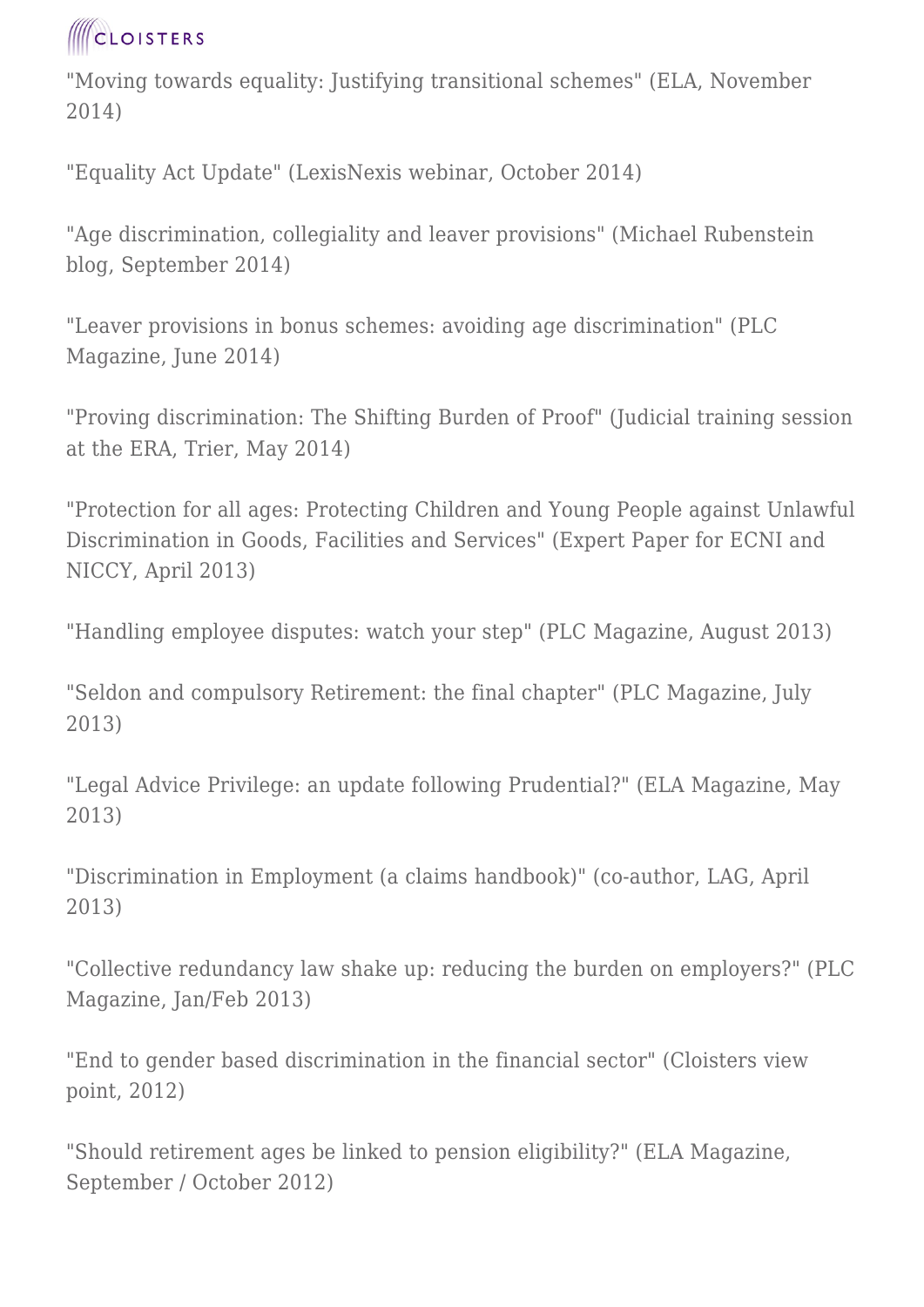

"Beginner's guide to the ban on age discrimination in goods and services" in the Law Society Gazette (2012)

#### QUALIFICATIONS

University College, London (LLB)

London School of Economics (LLM) specialising in employment law

### HIGHLIGHT CASES

- T W White and Sons [2021] 3 WLUK 500: Reconsideration applications.
- Tesco Stores Ltd v Tennant [2020] IRLR 363: Definition of disability.

• Reuters Ltd v Cole (January 2018, UKEAT/0258/17/BA): Applications to amend.

• Pets at Home v Mackenzie (January 2018, UKEAT/0146/17/RN): Affirmation of repudiatory breaches and the final straw.

• Rochford v WNS Global Services (UK) Ltd (October 2017, Court of Appeal): Interplay between disability discrimination and unfair dismissal.

• Leicester City Council v Sansome (August 2017, UKEAT/0257/16/LA): Whether suspension is a breach of the implied term of trust and confidence.

• Waiyego v First Great Western Limited (February 2016, UKEAT/0298/15/JOJ): Strike out and wasted costs.

• Mist v Derby Community Health Services [2016] ICR 543: Early conciliation procedure, TUPE and applications to amend.

• John Charles v NHS Business Services Authority (December 2015, UKEAT/0105/15/BA): Natural justice and unfair dismissal.